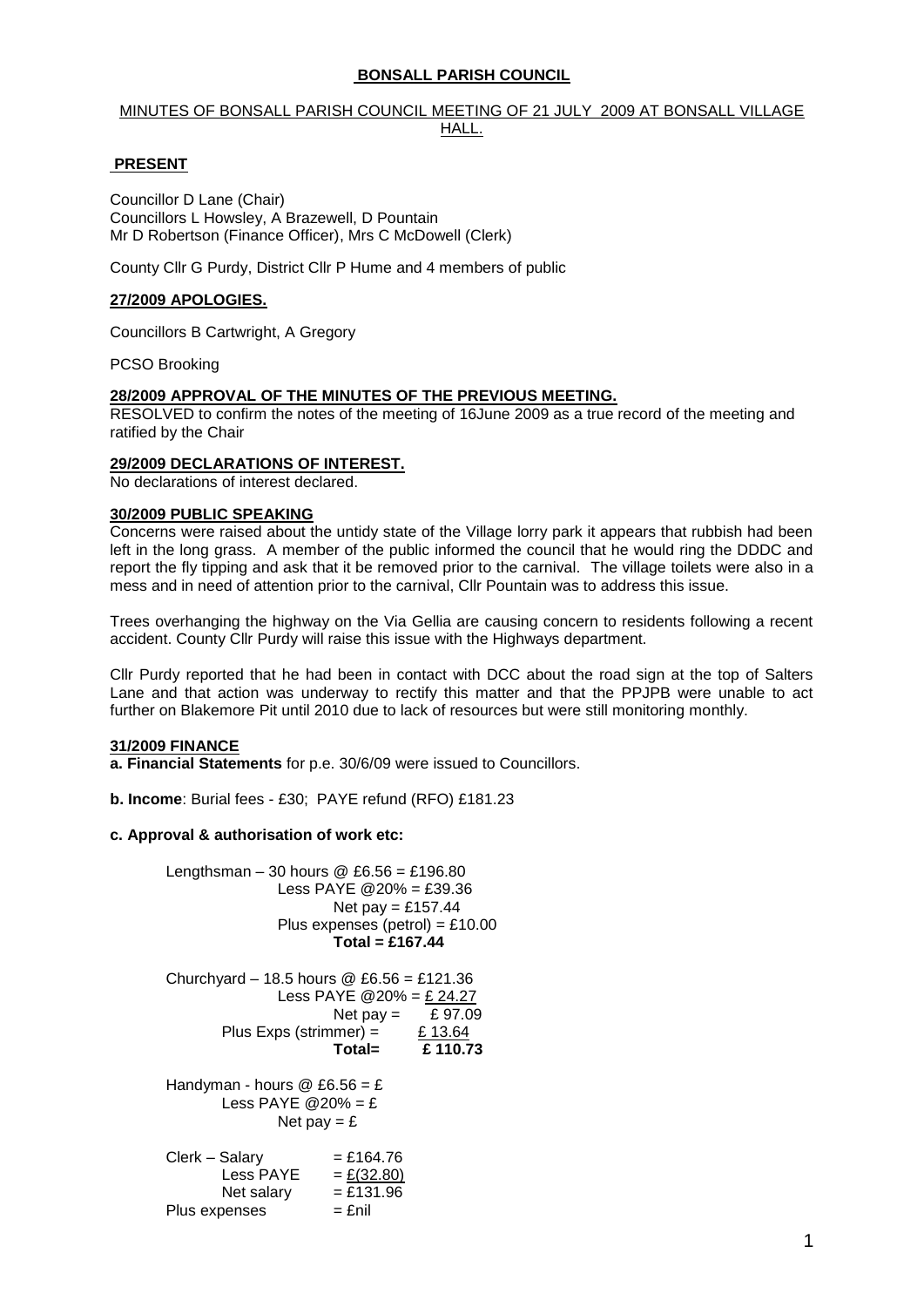| <b>Total</b>     | $= £131.96$  |
|------------------|--------------|
| RFO - Salary     | $= £82.38$   |
| <b>Less PAYE</b> | $=$ £(16.40) |
| Net salary       | $= £65.98$   |
| Plus expenses    | $= £6.66$    |
| <b>Total</b>     | $=$ £72.64   |

Councillor Howsley – expenses for Calor Village competition - £28.12

Request for funding: Mutterings (printing costs) £500 – approved by Council

## **d.Payment of cheques:**

| Cheque No To | For                 |  | Amount               |         |
|--------------|---------------------|--|----------------------|---------|
| 1113         | <b>HMRC</b>         |  | <b>PAYE</b>          | £277.20 |
| 1114         | P. Spencer          |  | Salary & Exps        | £167.44 |
| 1115         | M Biggin            |  | Salary & Exps        | £110.73 |
| 1116         | L Johnson           |  | Salary               | £91.84  |
| 1117         | C McDowell          |  | Salary               | £131.96 |
| 1118         | D S Robertson       |  | Salary & Exps        | £72.64  |
| 1119         | E-on                |  | Lighting (The Cross) | £8.23   |
| 1120         | E-on                |  | Lighting (Park)      | £44.18  |
| 1121         | <b>DALC</b>         |  | Training course      | £15.00  |
| 1122         | <b>Hollies Farm</b> |  | <b>Plants</b>        | £67.20  |
| 1123         | <b>Mutterings</b>   |  | Donation             | £500.00 |
| 1124         | L Howsley           |  | Expenses             | £28.12  |

#### **e.Other matters:**

Telephone kiosks – after correspondence with British Telecom, it was ascertained that the PC had adopted both kiosks (The Dale and Slaley). Due to the high cost of disconnection of the electricity supply, it was decided that the existing lighting would be retained and added to the PC non-metered schedule. BT and Central Networks were informed.

## **32/2009 ADDITIONAL INSCRIPTIONS ON MEMORIALS - HERMAN HEELEY & NORA MARTIN MEMORIAL AND KENNETH & CELIA MARY BAKER**

RESOLVED to approve additional inscriptions as per stonemason's request.

#### **33/2009 TREE THINNING WITHIN THE PARK**

RESOLVED to establish who the landowner is and who is responsible for the trees.

#### **34/2009 RIGHTS OF WAY MINOR MAINTENANCE SCHEME**

RESOLVED RFO to claim grant on PC'S behalf.

#### **35/2009 DCC EXCELLENCE IN COMMUNITY AWARDS**

RESOLVED to nominate the Bonsall Barns Project under the Protecting Derbyshire category.

#### **36/2009 2009 PARISHES DAY – 19 SEPTEMBER 2009**

RESOLVED to send 1 member of the Council to be arranged nearer the time.

#### **37/2009 PARISH COUNCIL VACANCIES**

RESOLVED to display posters advertising 2 vacancies on the Council.

#### **38/2009 WEB PAGE**

RESOLVED to post agendas and minutes to PC web page, Cllr Brazewell to give all relevant info to Clerk.

## **39/2009 MONTHLY WASTE COLLECTION**

RESOLVED to continue with the co-operation of District Councillor's Hume & Purdy to resolve this matter with the Environmental Services Team on behalf of the village.